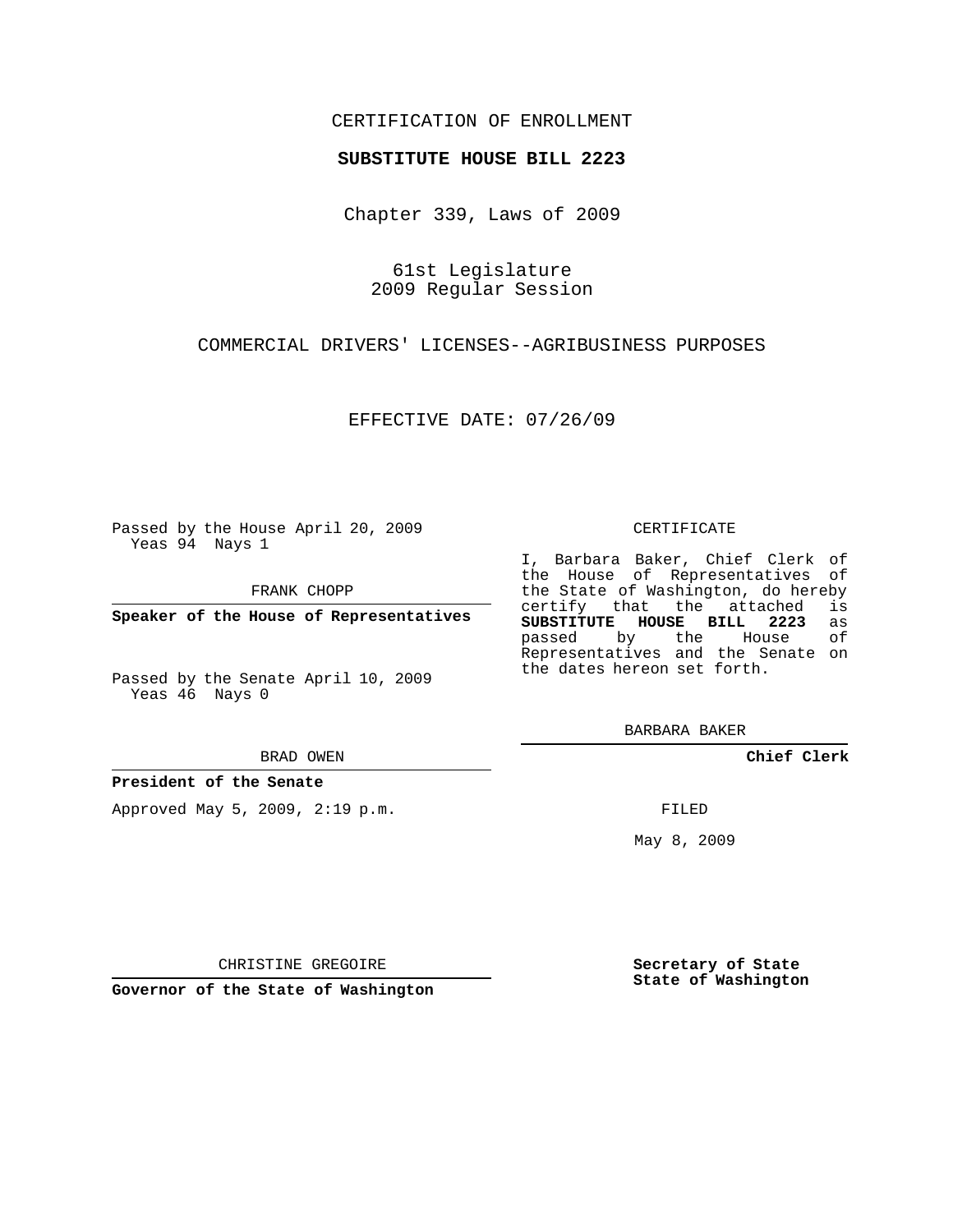# **SUBSTITUTE HOUSE BILL 2223** \_\_\_\_\_\_\_\_\_\_\_\_\_\_\_\_\_\_\_\_\_\_\_\_\_\_\_\_\_\_\_\_\_\_\_\_\_\_\_\_\_\_\_\_\_

\_\_\_\_\_\_\_\_\_\_\_\_\_\_\_\_\_\_\_\_\_\_\_\_\_\_\_\_\_\_\_\_\_\_\_\_\_\_\_\_\_\_\_\_\_

AS AMENDED BY THE SENATE

Passed Legislature - 2009 Regular Session

# **State of Washington 61st Legislature 2009 Regular Session**

**By** House Transportation (originally sponsored by Representatives Clibborn, Johnson, and Morrell)

READ FIRST TIME 03/03/09.

 AN ACT Relating to commercial driver's license applicants who operate commercial motor vehicles for agribusiness purposes; amending RCW 46.25.060; and providing an expiration date.

BE IT ENACTED BY THE LEGISLATURE OF THE STATE OF WASHINGTON:

 **Sec. 1.** RCW 46.25.060 and 2007 c 418 s 1 are each amended to read as follows:

 (1)(a) No person may be issued a commercial driver's license unless that person is a resident of this state, has successfully completed a course of instruction in the operation of a commercial motor vehicle that has been approved by the director or has been certified by an employer as having the skills and training necessary to operate a commercial motor vehicle safely, and has passed a knowledge and skills test for driving a commercial motor vehicle that complies with minimum federal standards established by federal regulation enumerated in 49 C.F.R. part 383, subparts G and H, and has satisfied all other requirements of the CMVSA in addition to other requirements imposed by state law or federal regulation. The tests must be prescribed and conducted by the department. In addition to the fee charged for issuance or renewal of any license, the applicant shall pay a fee of no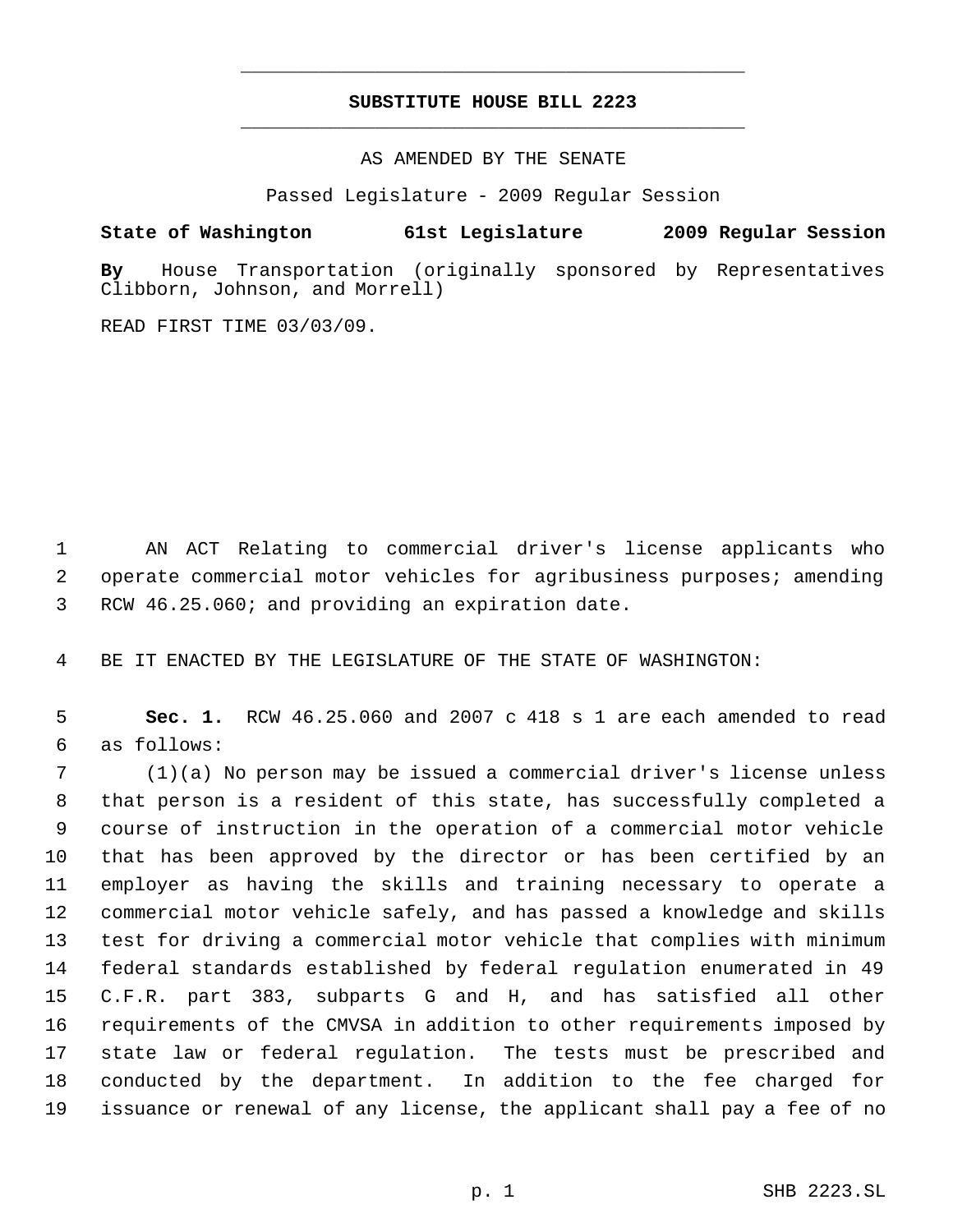more than ten dollars for each classified knowledge examination, classified endorsement knowledge examination, or any combination of classified license and endorsement knowledge examinations. The applicant shall pay a fee of no more than one hundred dollars for each classified skill examination or combination of classified skill examinations conducted by the department.

 (b) The department may authorize a person, including an agency of this or another state, an employer, a private driver training facility, or other private institution, or a department, agency, or instrumentality of local government, to administer the skills test specified by this section under the following conditions:

 (i) The test is the same which would otherwise be administered by the state;

 (ii) The third party has entered into an agreement with the state that complies with the requirements of 49 C.F.R. part 383.75; and

 (iii) The director has adopted rules as to the third party testing program and the development and justification for fees charged by any third party.

 (c) If the applicant's primary use of a commercial driver's license is for any of the following, then the applicant shall pay a fee of no more than seventy-five dollars for each classified skill examination or combination of classified skill examinations whether conducted by the department or a third-party tester:

 (i) Public benefit not-for-profit corporations that are federally supported head start programs; or

 (ii) Public benefit not-for-profit corporations that support early childhood education and assistance programs as described in RCW 43.215.405(4).

 (2) The department shall work with the office of the superintendent of public instruction to develop modified P1 and P2 skill examinations that also include the skill examination components required to obtain an "S" endorsement. In no event may a new applicant for an "S" endorsement be required to take two separate examinations to obtain an "S" endorsement and either a P1 or P2 endorsement, unless that applicant is upgrading his or her existing commercial driver's license to include an "S" endorsement. The combined P1/S or P2/S skill examination must be offered to the applicant at the same cost as a regular P1 or P2 skill examination.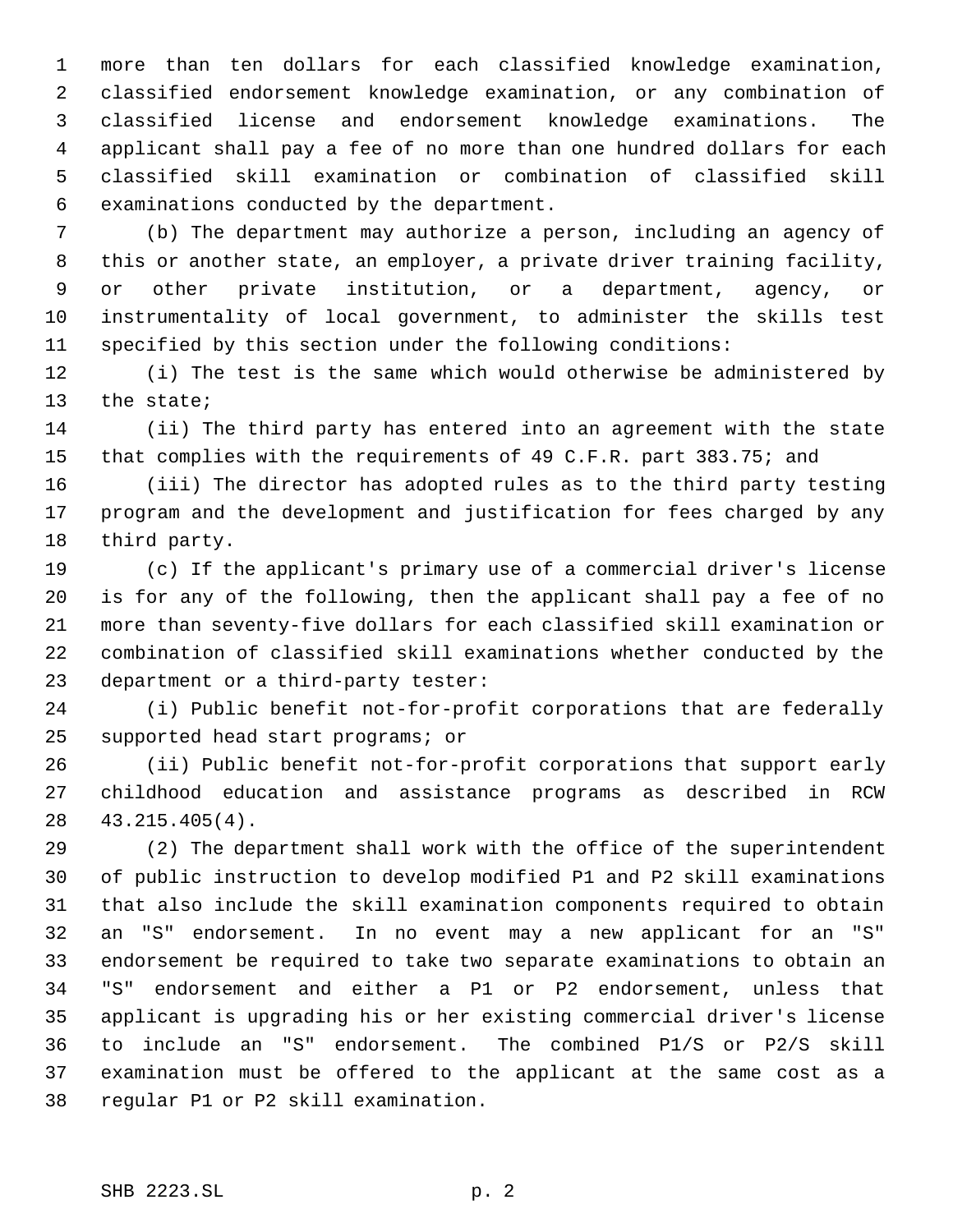(3)(a) The department may waive the skills test and the requirement for completion of a course of instruction in the operation of a commercial motor vehicle specified in this section for a commercial driver's license applicant who meets the requirements of 49 C.F.R. part 383.77.

 (b) An applicant who operates a commercial motor vehicle for 7 agribusiness purposes is exempt from the course of instruction completion and employer skills and training certification requirements 9 under this section. By January 1, 2010, the department shall submit 10 recommendations regarding the continuance of this exemption to the 11 transportation committees of the legislature. For purposes of this subsection (3)(b), "agribusiness" means a private carrier who in the 13 normal course of business primarily transports:

 (i) Farm machinery, farm equipment, implements of husbandry, farm 15 supplies, and materials used in farming;

16 (ii) Agricultural inputs, such as seed, feed, fertilizer, and crop 17 protection products;

18 (iii) Unprocessed agricultural commodities, as defined in RCW 17.21.020, where such commodities are produced by farmers, ranchers, 20 vineyardists, or orchardists; or

(iv) Any combination of (b)(i) through (iii) of this subsection.

This subsection (3)(b) expires July 1, 2011.

 (4) A commercial driver's license or commercial driver's instruction permit may not be issued to a person while the person is subject to a disqualification from driving a commercial motor vehicle, or while the person's driver's license is suspended, revoked, or canceled in any state, nor may a commercial driver's license be issued to a person who has a commercial driver's license issued by any other state unless the person first surrenders all such licenses, which must be returned to the issuing state for cancellation.

 (5)(a) The department may issue a commercial driver's instruction permit to an applicant who is at least eighteen years of age and holds a valid Washington state driver's license and who has submitted a proper application, passed the general knowledge examination required for issuance of a commercial driver's license under subsection (1) of this section, and paid the appropriate fee for the knowledge examination and an application fee of ten dollars.